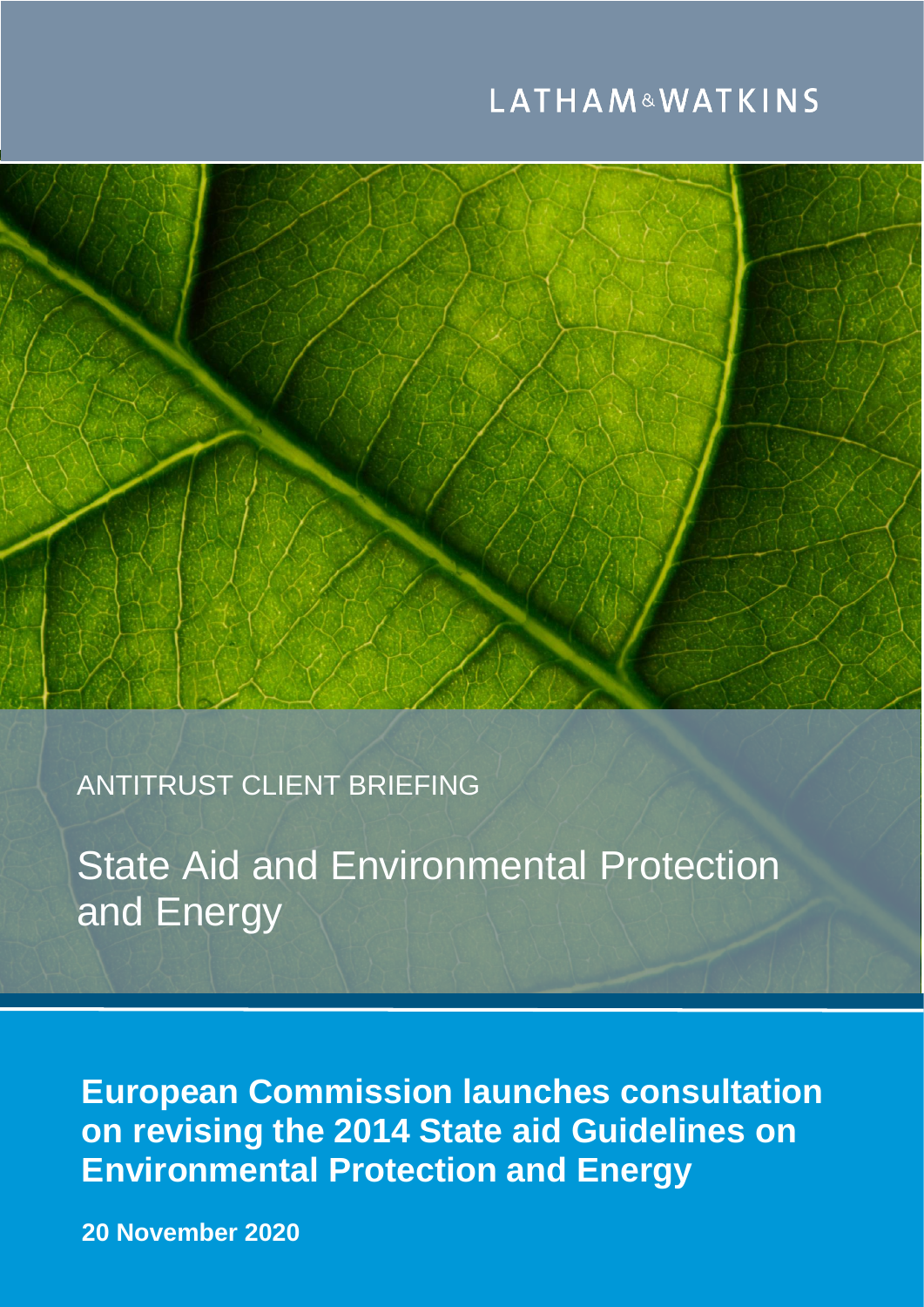### The Development

- On 12 November 2020, the European Commission (EC) launched consultations on its initial plans to revise its 2014 Guidelines on State aid for environmental protection and energy (EEAG) and the corresponding provisions of the General Block Exemption Regulation (GBER). The EC has published:
	- An Inception Impact Assessment outlining the EC's initial ideas for revision
	- An online questionnaire on various topics to be addressed by the revision

## **Opportunity for Business**

- Under the Green Deal, the EU has set the ambitious target of becoming carbon neutral by 2050, with a 50%-55% cut in emissions by 2030. The Green Deal will directly affect costs for many businesses, which will need to invest in carbon-free production processes and prepare for more expensive sources of energy (e.g., renewables).
- The EC's consultations are an important opportunity for businesses to provide their input on the necessary public support that will be required in their sectors to deal with the higher costs involved in the green transformation.
- The revised guidelines, which will enter into force on 1 January 2022, are likely to be the central State aid framework for environmental protection and energy projects for many years.

# The EEAG and the GBER

- The EEAG set out the framework under which the EC assesses the compatibility of State aid granted to support projects to enhance environmental protection and energy generation adequacy, subject to certain conditions to ensure that the measures are cost-effective and nondistortive of competition.
- The GBER allows Member States to grant aid for smaller and simpler projects without the need to notify the measure to the EC in advance, provided the aid meets a number of pre-determined criteria.
- The EEAG and the GBER have been important tools for dealing with the sharp increase in spending by EU governments for environmental protection since 2014. In particular:
	- In 2018, 55% of all State aid spending (excluding aid to agriculture, fisheries, and railways), equal to €66.5 billion, was allocated to environmental protection and energy savings.
	- From 2014 to 2018, an increasing volume of compatible aid was granted in the environmental and energy field through more than 180 decisions under the EEAG, and more than 1,000 schemes or amendments under the GBER.
- On 30 October 2020, the EC published the results of its fitness check evaluation of certain State aid rules, including the EEAG. The evaluation found that the Green Deal necessitates a wide and deep review of several State aid rules, including the EEAG, to ensure that public support is geared towards providing the right incentives.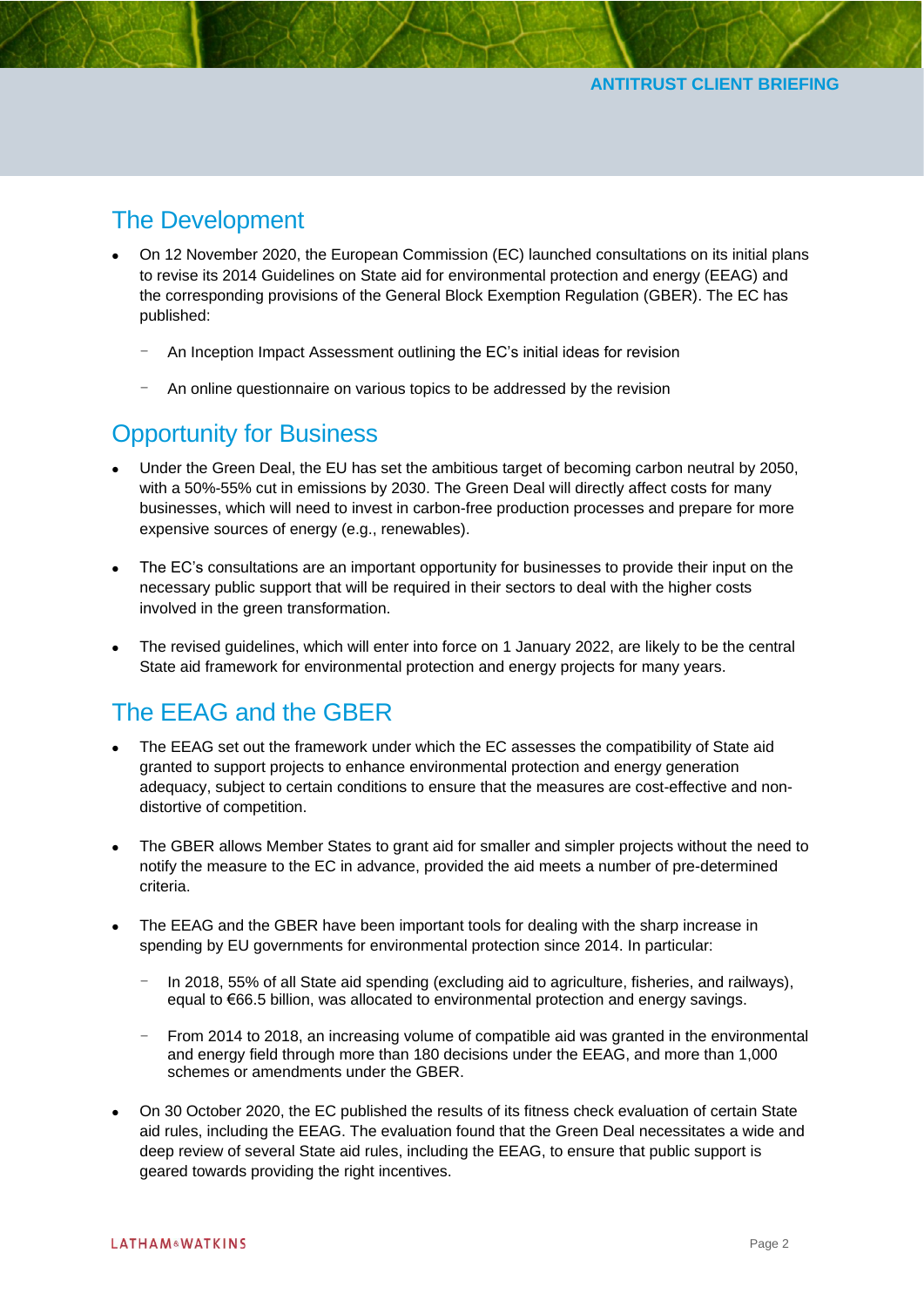### Inception Impact Assessment

The EC suggests two main building blocks as follows:

#### **1. A review of the compatibility criteria for environmental protection**

- The scope of the EEAG should be widened by organising the rules around broader policy objectives, such as environmental protection (including climate neutrality and other Green Deal objectives), security of supply, and the prevention of relocation risk due to energy-related charges, making scope for further technological and market innovations.
- A certain number of safeguards need to be established to ensure that the aid is effectively directed where it is needed (i.e., no crowding out of private investment, no greenwashing) and that the aid is limited to what is needed to achieve the environmental goals. This would involve consideration of the following:
	- If and to what extent a distinction between operating and investment aid is still justified, and to what extent rules should be aligned
	- To what extent Member States should be required to identify their contribution to environmental protection (e.g., based on the EU Taxonomy) and make transparent the environmental protection cost in their aid schemes in a harmonised manner
	- To what extent the competitive bidding requirement should be extended beyond renewables production and capacity mechanisms
	- Whether and to what extent schemes should be broadened to direct competitors, related industrial sectors, and other areas of the economy
	- Whether to require opening of support measures across Member States' borders

#### **2. An assessment of State aid to energy-intensive users (EIUs)**

- The options will span a range, including:
	- An update of the list of eligible sectors based on the most recent data and case practice
	- Greater consistency with the new State aid rules for indirect costs compensation for the fourth trading period of the EU Emissions Trading System (involving greater alignment, including some form of environmental conditionality), while taking into account possible negative EU geographic distribution effects.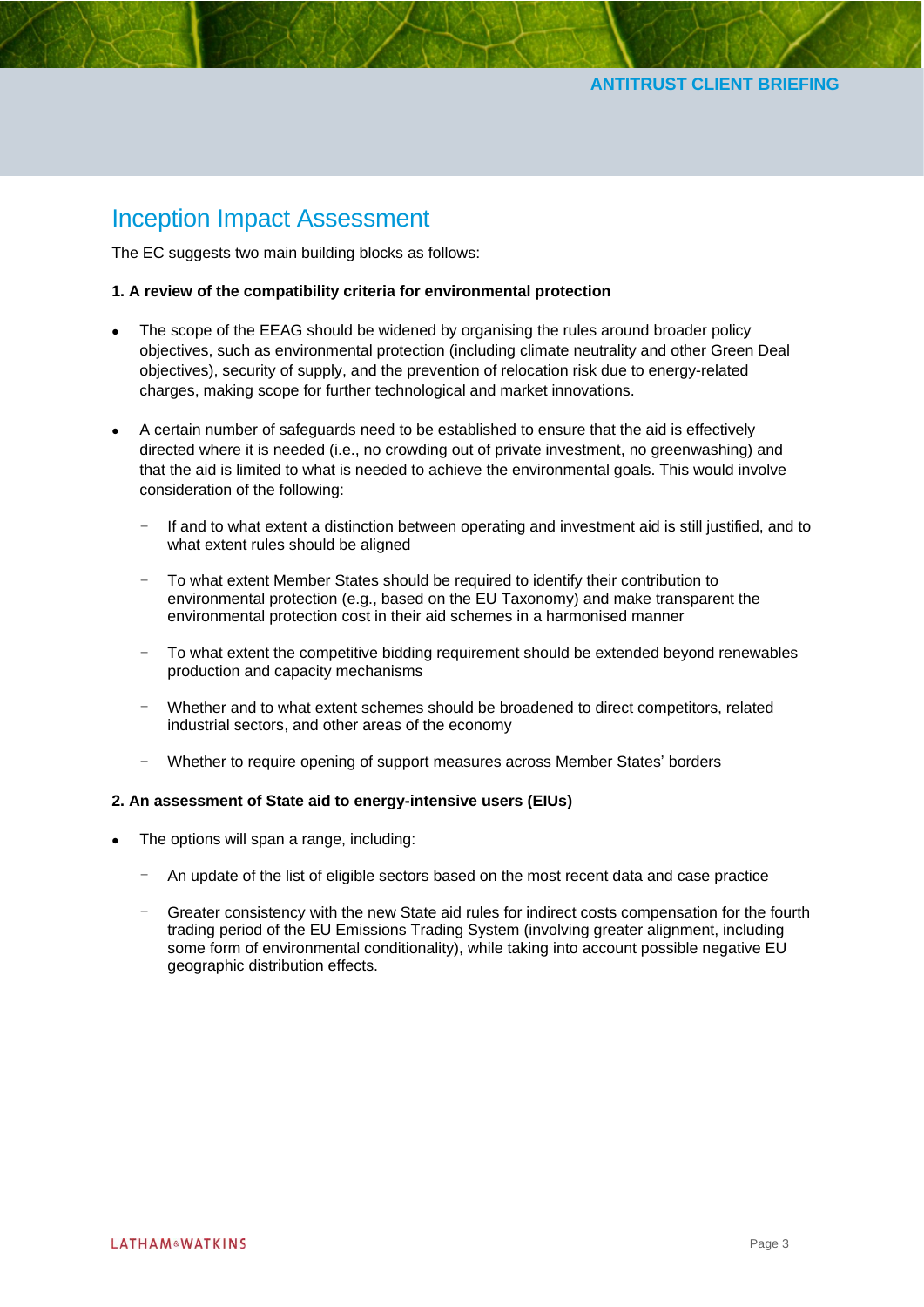### Online Questionnaire

#### **First half of questionnaire**

The EC seeks views on various energy and environmental issues, including:

- The impact of the COVID-19 pandemic on Member States' direction of resources to support environmental protection, including decarbonisation
- Whether, in light of technological progress and market evolutions (e.g., a significant decrease in equipment costs), the State aid possibilities for environmental protection purposes should be more restricted or subject to stricter conditions — or instead widened
- The areas in which State aid should be allowed (e.g., renewable electricity, demand response, energy storage, etc.)
- The areas in which aid covering operating costs (in particular, energy costs and raw material costs) on top of investment costs should generally be allowed, taking into account:
	- The areas in which aid paid out as a premium covering the difference between the production costs for one unit and the revenues is more suited than aid paid ex ante as a share of the investment costs
	- Whether operating aid impacts a beneficiary's behaviour differently than investment aid
	- The usefulness of different instruments to incentivise investments in renewable energy
- The impact and effect on incentives of the use of carbon contracts (for difference)
- Whether aid intensities combined with the use of a counterfactual should be maintained as a way to measure the proportionality of the aid, and the specific types of investments where applying aid intensities would be particularly useful
- The effectiveness of the "funding gap" approach to calculating the amount of aid that can be received
- Any projects that were not implemented due to the current approach in the EEAG
- Whether a clawback mechanism should be introduced to avoid excessive funding
- The potential competition distortions that may result from the continued and increasing use of State aid for environmental protection (over-compensation, crowding-out of private investment, greenwashing, lack of cost effectiveness, and "deep-pocket" distortions), as well as the pros and cons of various tools that could be used to reduce these distortions, including: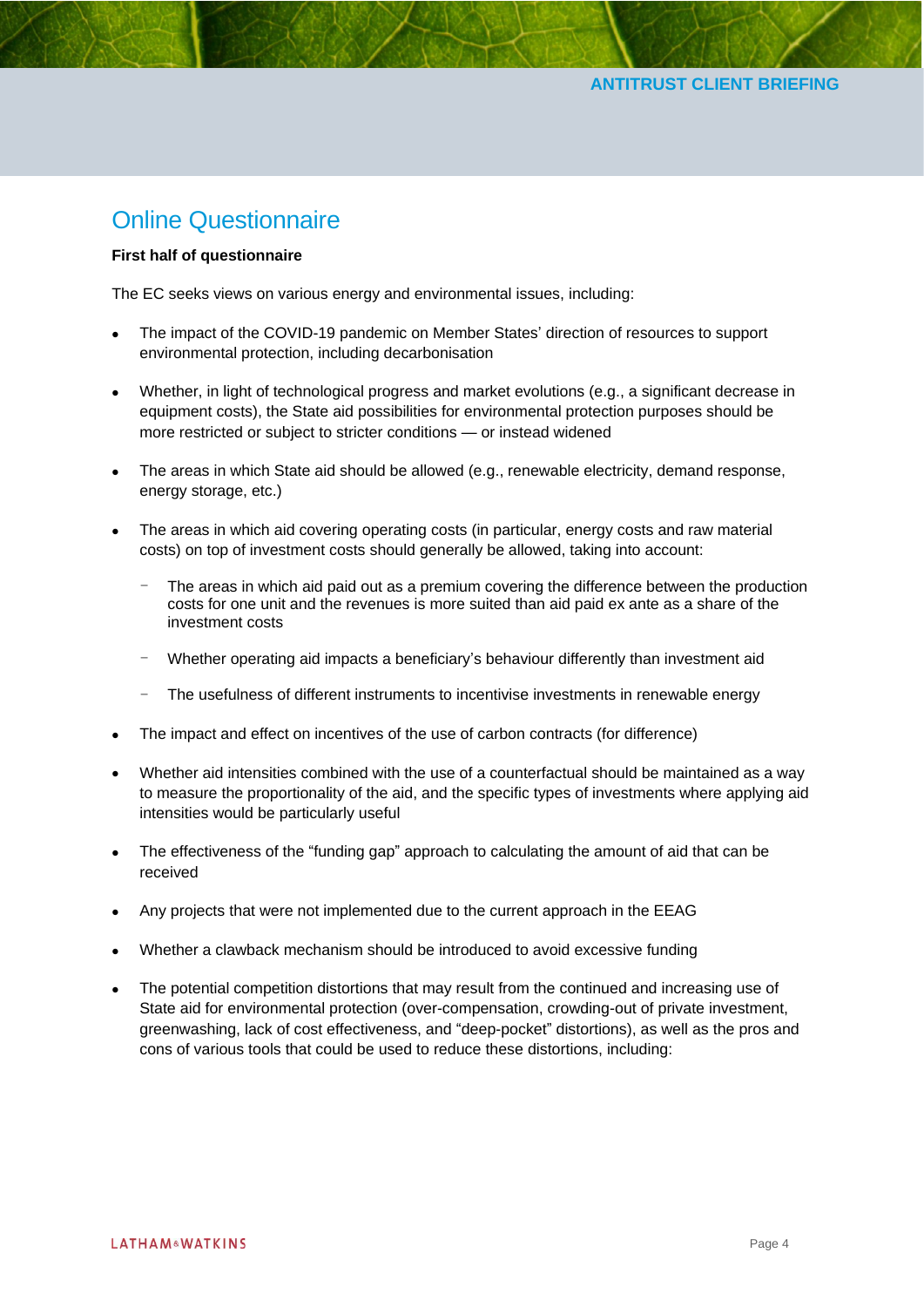#### **ANTITRUST CLIENT BRIEFING**

- Transparency requirements (including reporting the actual cost per unit of environmental benefit, such as emissions reduced)
- Broadening by increasing the eligibility for participating in an aid scheme from a specific beneficiary or group of beneficiaries (in terms of technology or sector) to other beneficiaries, direct and indirect competitors, sectors, or technologies that can contribute to the same objective
- Cross-border opening of aid schemes by requiring national support schemes to be open to projects in other Member States that can contribute to the achievement of the targeted objective
- Use of competitive bidding processes for more types of aid than at present
- Public consultation by Member States on a public platform, covering the main features of the support scheme as well as the proposed eligibility and the way projects would be selected for support

#### **Second half of questionnaire**

The EC seeks views on aid in the form of reduced energy charges for EIUs, including the following:

- How, in the context of the Green Deal and the planned decarbonisation, the various components of the electricity bill are expected to change in light of the EU's increased climate ambitions
- Based on the expected levels of charges and levies to finance renewables and other decarbonisation objectives (decarbonisation levies) or energy taxes, the risk that EIUs would relocate (carbon leakage), on the basis that either the existing exemptions for EIUs will continue to apply or are removed
- The risk that the expected levels of taxes and levies on electricity will significantly impair incentives for EIUs to electrify their production processes
- Ratings of the use of various sources of financing for support to decarbonisation schemes
- Whether the need for reductions for EIUs could be reduced or eliminated if decarbonisation measures were financed through means other than surcharges on electricity
- The relevant factors for identifying the sectors that will be at risk of relocation due to taxes and levies with a decarbonisation objective
- Whether (in order to minimise the risk of relocation while ensuring a level playing field) the possibility of granting reductions to EIUs be limited to only those Member States that have reached a certain EU-wide minimum level (in absolute amount) of decarbonisation levies
- Whether the granting of reductions to EIUs should be made conditional upon requirements to invest part of the support in energy efficiency and/or the decarbonisation of production processes